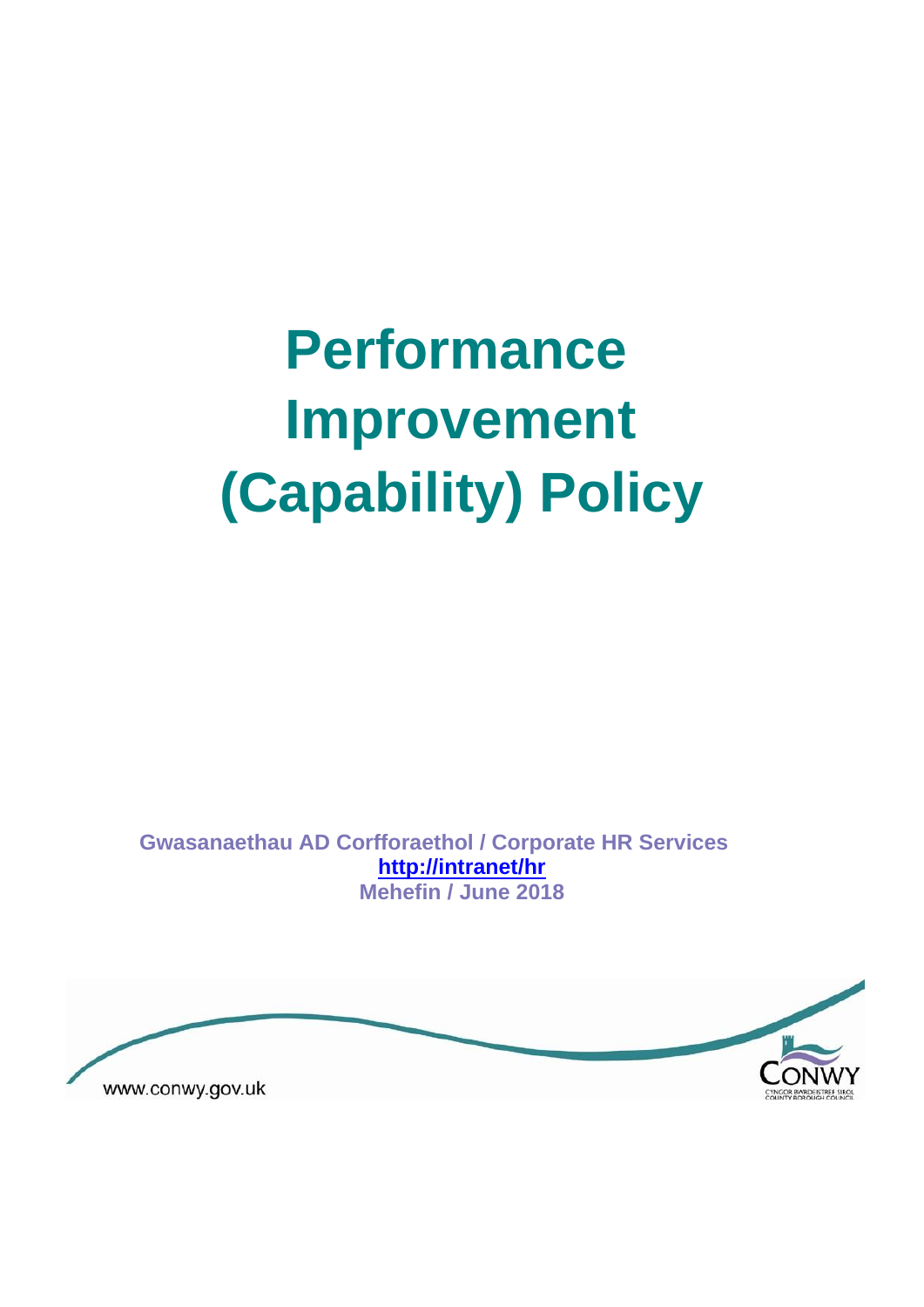## **Conwy County Borough Council**

## **Performance Improvement (Capability) Policy**

#### **Contents:**

|                   | <b>Section</b>                                                                         | Page                    |
|-------------------|----------------------------------------------------------------------------------------|-------------------------|
| 1                 | Introduction                                                                           | $\mathbf{2}$            |
| $\mathbf{2}$      | Performance Management                                                                 | $\mathbf{2}$            |
| $\mathbf{3}$      | <b>The Formal Procedure</b><br>Stage 1                                                 | $\overline{\mathbf{3}}$ |
| 4                 | Stage 2                                                                                | 5                       |
| 5                 | Stage 3                                                                                | 6                       |
| 6                 | <b>Appeal Against Dismissal</b>                                                        | 6                       |
| <b>Appendices</b> | Appendix 1<br>Procedure to follow at Performance<br><b>Improvement Appeal Hearings</b> | 8                       |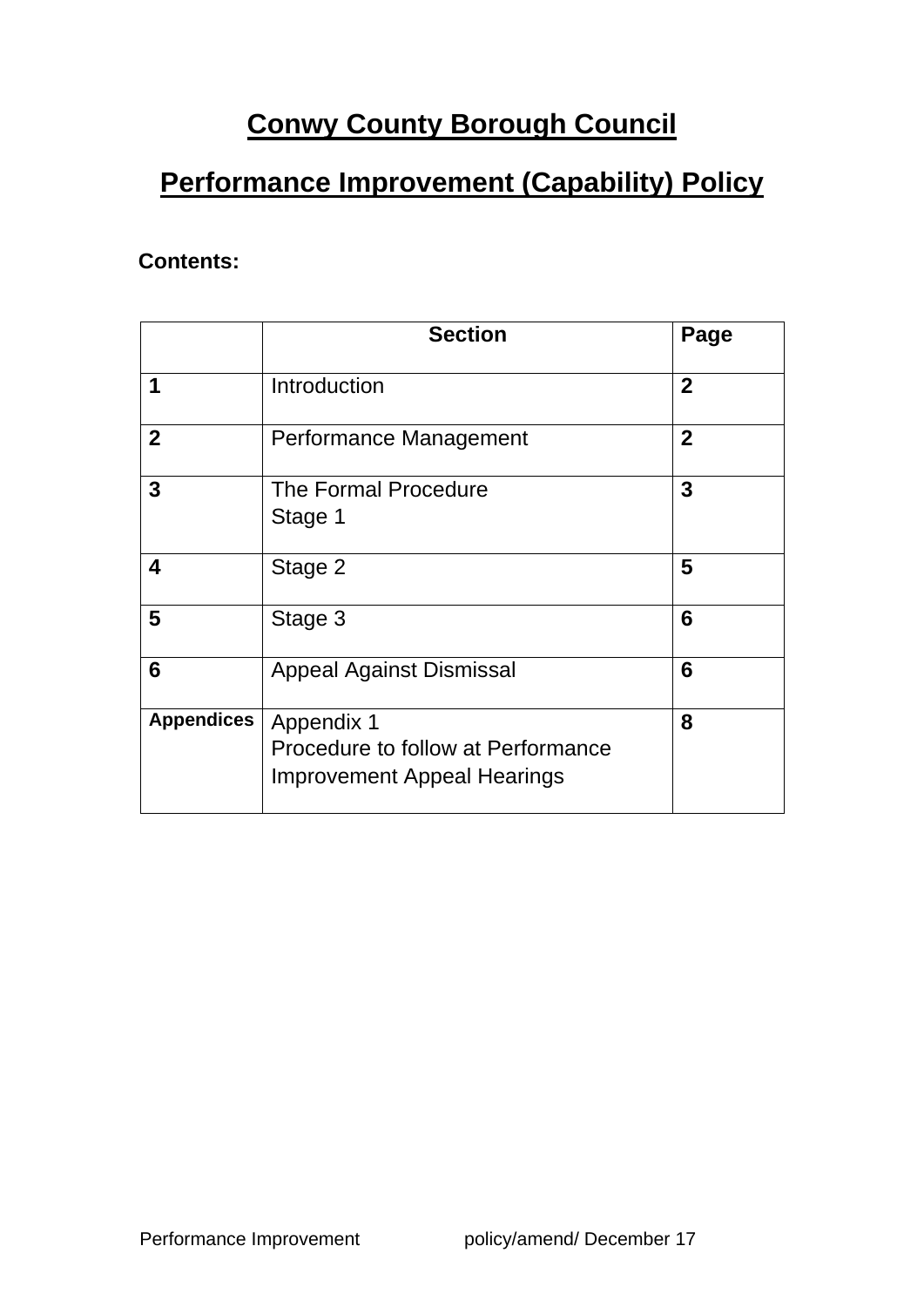#### 1. Introduction

- 1.1 The Council is committed to providing high quality services to local residents, and considers that all Conwy CBC employees are responsible for achieving high levels of performance at work. Conwy CBC will provide effective management, guidance and assistance as required, and will train managers to provide helpful and supportive input to employees.
- 1.2 The purpose of this policy is to help employees achieve the standards of performance required by the Council. It provides a framework to help employees in a positive and sensitive way - by providing feedback, direction and support. It also ensures that performance concerns are handled in a clear, fair and consistent manner, and with the involvement of trade union colleagues if desired.
- 1.3 The policy applies to all Council employees, other than those based in educational establishments, and will be used to address all forms of performance concerns apart from:
	- Probationary period issues (Recruitment and Selection Policy),
	- High levels of absence (Managing Attendance Policy),
	- Personal misconduct (Disciplinary Policy)
- 1.4 The agreed terms of the HR Policies below will apply to the application of this Performance Improvement ( Capability) Policy,
	- Policy Against Bullying Where robust performance improvement/ capability management and PDR management are not considered to be bullying, and recognises that from time to time managers need to take steps to improve performance of employees.
	- Grievance Policy Where the employee is subject to a performance improvement/ capability procedure.
- 1.5 No employee of Conwy CBC shall be treated less favourably on the grounds of sex, race, ethnic or national origin, religion or belief, disability, sexual orientation, marital status, age, or language. Neither will they be discriminated against, harassed or victimised as a consequence of the application of this policy.

#### 2. Performance Management

2.1 Conwy CBC has a Corporate Performance Management Framework. This outlines how individual tasks and objectives should be set that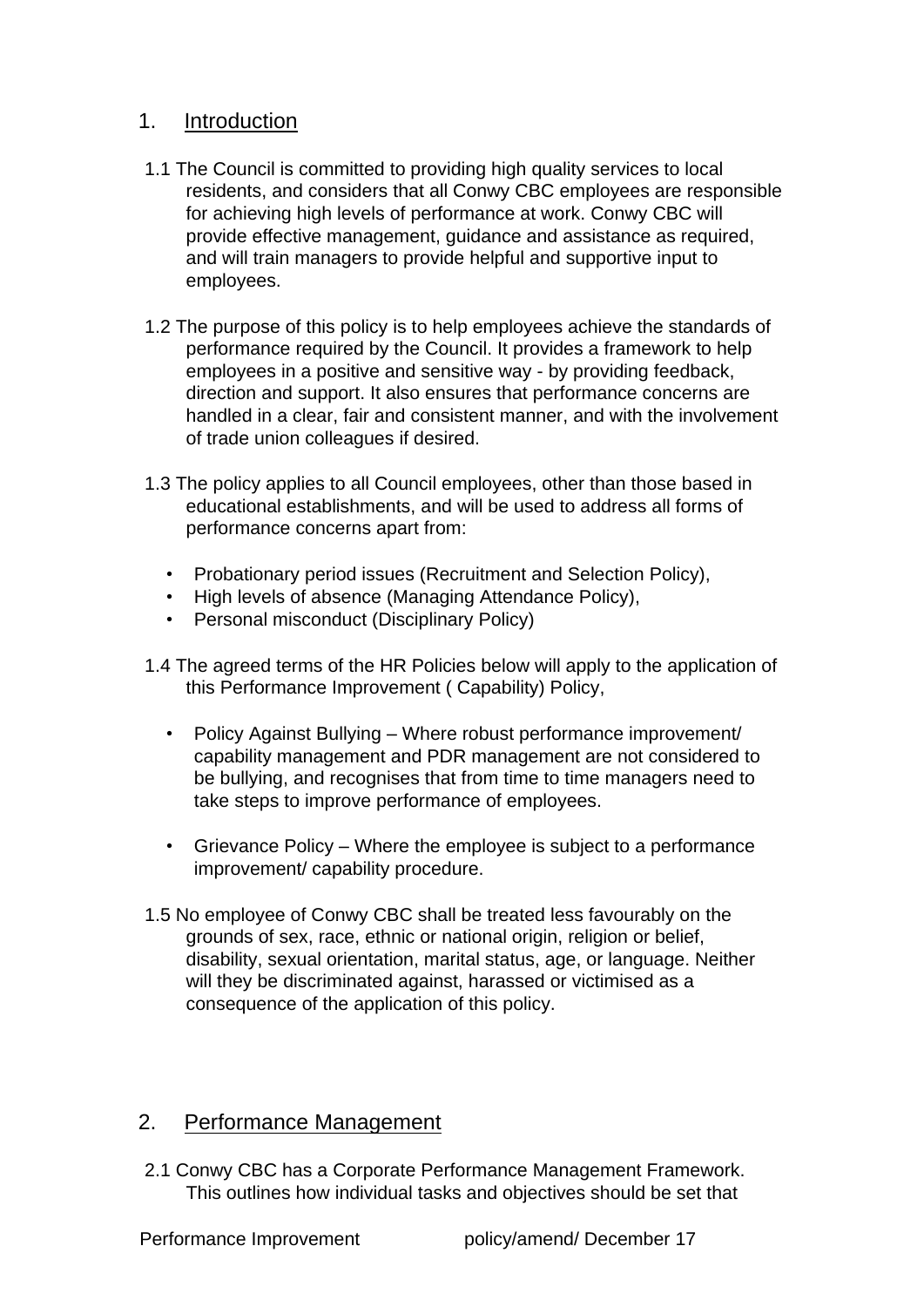meet service needs and corporate priorities. Managers should also help employees understand how their role fits into the wider Council context. Employees must have a PDR (Performance and Development Review) at least once a year, at which progress is reviewed, and future work activities are agreed. Managers will need to set clear tasks and objectives, and monitor the progress of employees in a timely and appropriate way.

- 2.2 Managers are responsible for ensuring high standards of work from their teams, and must handle any performance concerns promptly and sensitively. If a manager is concerned about someone's performance they must discuss these concerns with the employee supportively and in a timely fashion. They should try to understand the reasons for the performance gap, and put into place measures which should bring about improvements. These might include training, coaching, additional resources or other support. The management guidelines for this policy include a performance improvement action plan format which may assist this process. File notes of any informal performance discussions should be kept on the employee's digital personal file.
- 2.3 However, we recognise that informal input may not always be successful in raising performance to the required standard. This policy should only be used when informal discussions with an employee have taken place, and they have been given the chance to improve within a reasonable timescale. Managers should also be sure that the employee has received sufficient training, resources, and support to efficiently fulfil their duties. Cases should be discussed with an H.R. Business Partner prior to starting any formal performance improvement process.
- 2.4 This policy provides a structure for formal performance discussions to take place over an agreed period of time. Ultimately, should an employee not manage to achieve the agreed standard, they may be dismissed from their post. However this action should be seen as a last resort, and only considered when all other reasonable options have been pursued.

#### **The Formal Procedure**

#### 3. Stage 1 Performance Improvement Meeting

- 3.1 The manager should arrange to meet formally with the employee, giving them 7 working days written notice of the meeting. A member of H.R. may attend the meeting. The invitation letter will include:
	- That this is a stage 1 performance improvement meeting.
	- Details of who will be present at the meeting.
	- A summary of the performance concerns to be discussed.
	- The right to be accompanied by a trade union representative or colleague at the meeting. (An employee has the right to be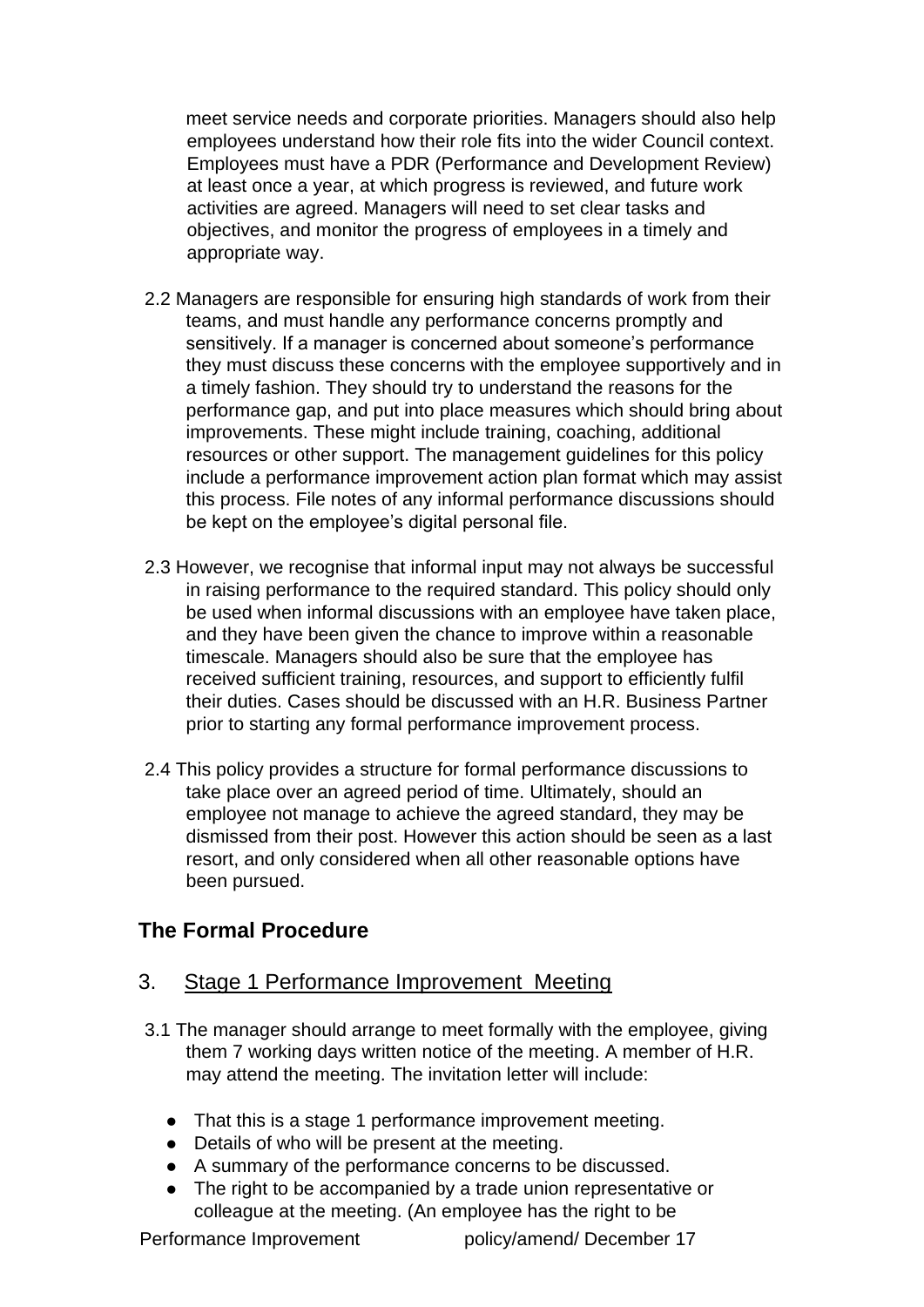accompanied by a fellow Conwy CBC employee, or a trade union representative employed by the Council at Stage 1 and 2 meetings, and the option of being represented by a full time trade union official at stage 3 meetings and at an Appeal Hearing).

- A copy of the Performance Improvement (Capability) Policy should be attached to the letter.
- 3.2 During the meeting, the employee should be advised of the performance concerns in a clear and specific way. Reasons for the continuing underperformance should be explored, and the employee should be encouraged to have their say. Clear targets or tasks should be set for the employee. These should be easy to measure and should be set at a standard which would usually be required of such a post holder. Support measures should also be agreed and could include, for example, further training, mentoring or closer supervision. Managers are encouraged to use the Performance Improvement Action Plan format, which can be found in the manager's guidance notes for this policy.
- 3.3 Managers should take into account that under-performance could be linked to a disability, language barrier or other matter related to equality issues, and they should take this into account when agreeing improvement plans with individuals. For example, reasonable adjustments might be required, or further training to help them fully undertake the role.
- 3.4 A timescale for a formal review should be set. This would usually be between one and three months following the meeting. The timescale will depend on the complexity of the role, and the nature of the performance concerns. Ideally the timescale should be agreed with the employee, so that it is seen to be reasonable and achievable. Employees should benefit from at least one informal review during the agreed timescale, and more may be appropriate.
- 3.5 It is vital that any support managers have agreed to offer is arranged in good time, so that the employee has received every support possible to achieve the areas of improvement.
- 3.6 Within five working days of the meeting, the manager will write to the employee, confirming what happened at the meeting. The letter should include:
	- Who was present at the meeting
	- The performance concerns that were discussed.
	- Any key comments or concerns from the employee.
	- Clear details of the improvements in performance to be achieved, including timescales.
	- A summary of any agreed support measures.
	- The overall timescale for review, including informal reviews.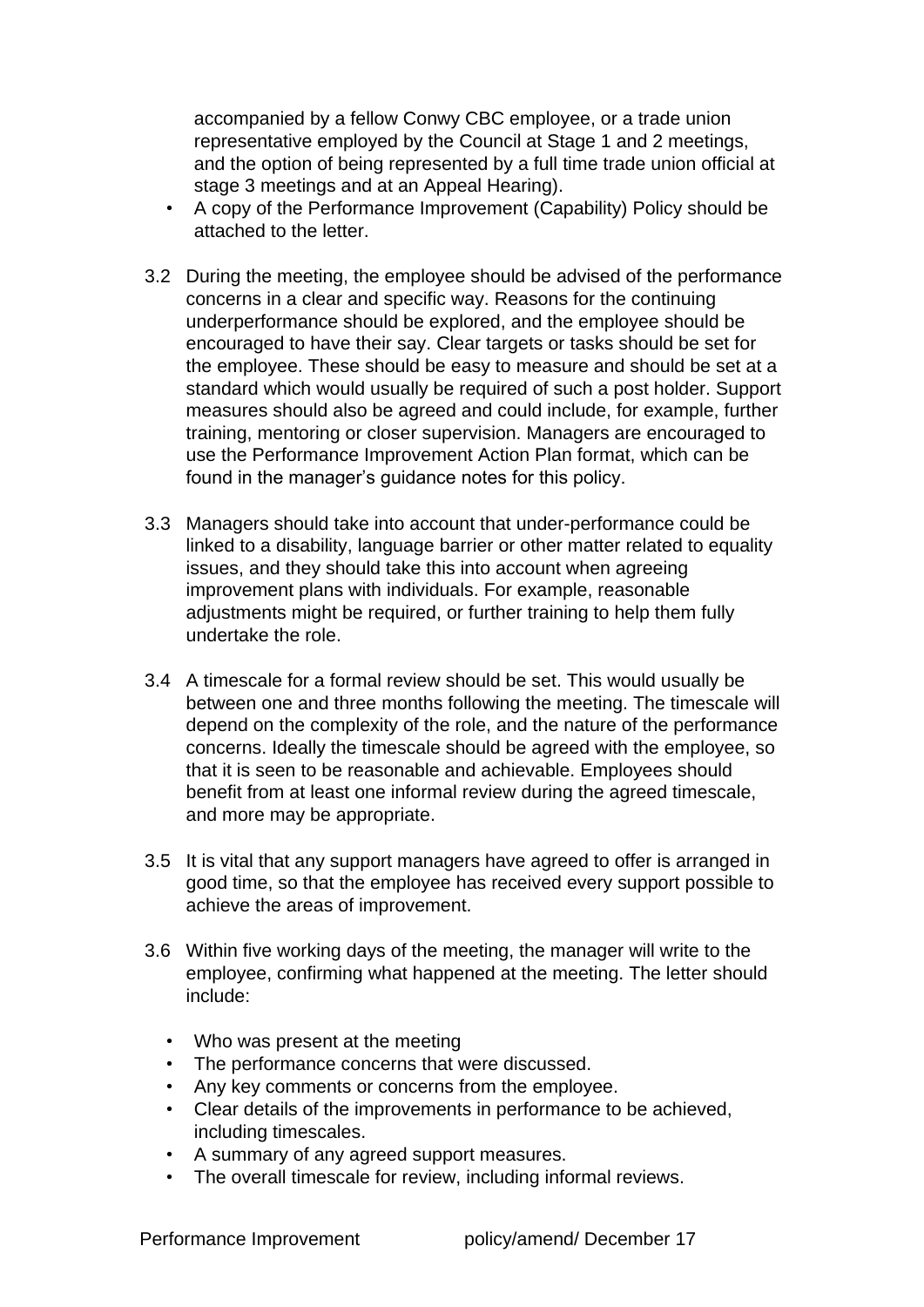- The implications of not improving progression to the next performance improvement stage.
- The employee should be made aware that dismissal could ultimately be an option if performance doesn't meet the required standard
- 3.7 Should an employee subject to a Performance Improvement Plan go on long term sickness ( more than 2 weeks) the timeframe for the period of the plan will be frozen, and then reactivated upon their return to work
- 3.8 If the employee meets the required standard at the end of the Stage 1 review period, the manager should meet with the employee to confirm that they are now performing to expectation which will need to be maintained on an ongoing basis. This should be followed up in writing, explaining that if performance dips within a 12 month period, then the formal performance improvement process may progress to the next stage at the point where performance deteriorates.

#### 4. Stage 2 Performance Improvement Meeting (formal review)

- 4.1 Should the employee not have achieved the required improvements after the agreed timescale, a stage 2 Performance Improvement meeting may be arranged. This formal review meeting will normally be led by the same manager who held the stage 1 meeting. An H.R. Business Partner may also attend. The employee should receive a written invitation to the meeting as described at stage 1 (para 3.1).
- 4.2 During the meeting, the employee's performance since the stage 1 meeting should be reviewed. The employee should be asked for their comments on progress, and on the support they have received. Any outstanding performance concerns should be clearly explained and targets for improvement, plus any support measures, should be agreed. During the meeting, the employee should be made aware that failure to achieve the required standards will put their employment with the Council in jeopardy.
- 4.3 A timescale for improvement should be confirmed, which meets the criteria as set out in stage 1 (para 3.4).
- 4.4 Within five working days of the meeting, the manager will write to the employee, outlining what was agreed at the meeting. The letter should include the information outlined at stage 1 (para 3.6). It should also clearly warn the employee that their employment will be at risk if they do not achieve the required standards within the agreed timescale.
- 4.5 If the employee meets the required standard at the end of the Stage 2 review period, the manager should meet with the employee to confirm that they are now performing to expectation which will need to be maintained on an ongoing basis. This should be followed up in writing, explaining that if performance dips within a 12 month period, then the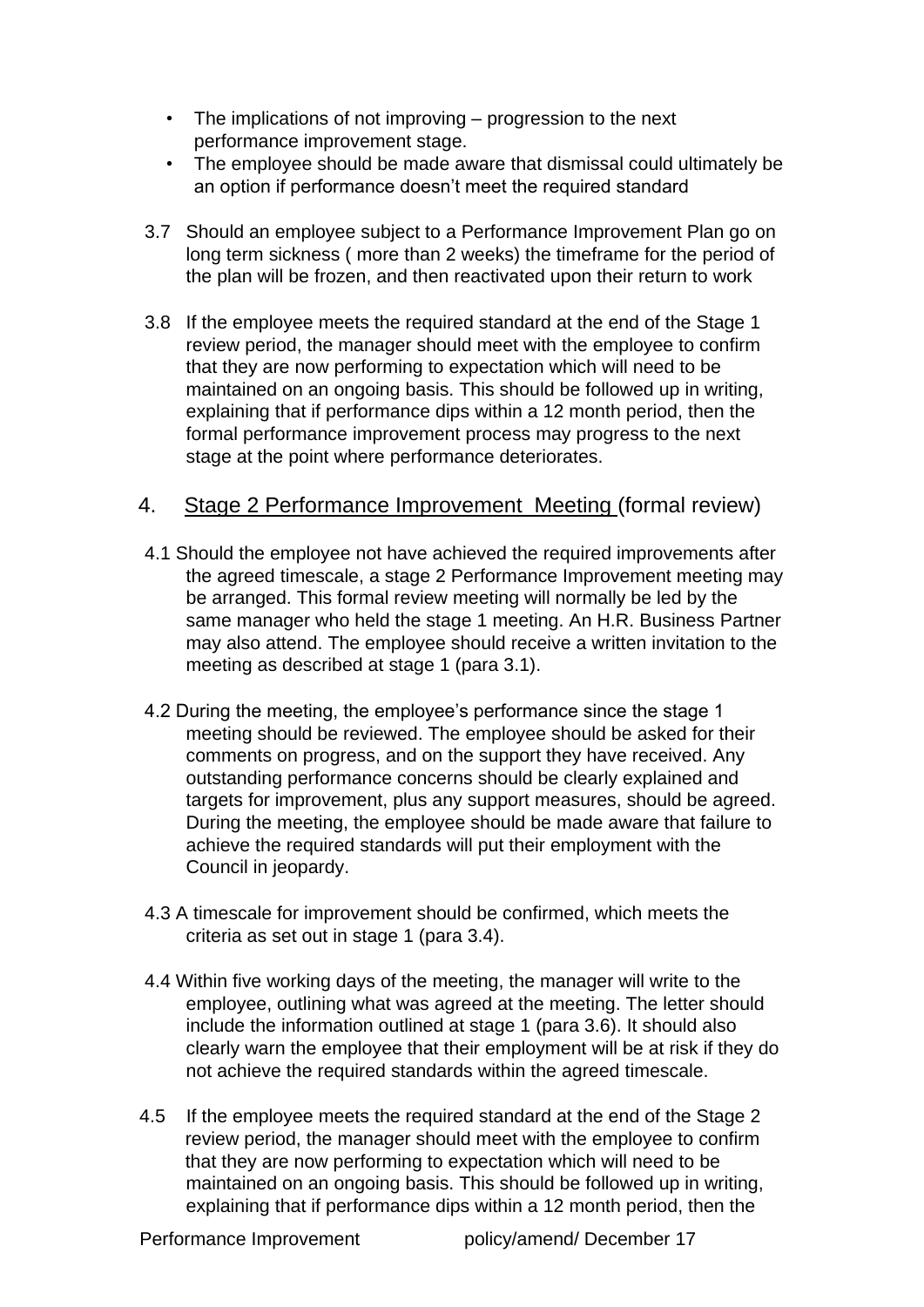formal performance improvement process may progress to the next stage at the point where the performance deteriorates.

#### 5. Stage 3 Performance Improvement Meeting (final review)

5.1 Should the employee not have achieved the required improvements after the agreed timescale, a stage 3 Performance Improvement meeting may be arranged. This final review meeting will be chaired by a Head of Service, or nominated senior manager. They will be advised by a different H.R. Business Partner to the one involved at the stage 1 and 2 Performance Improvement meetings. If the manager was a Head of Service up to this point, another Head of Service may chair the hearing at stage 3.

The employee will receive a written invitation to the meeting as described at stage 1 (para 3.1). However, this letter should also clearly warn the employee that a decision to end their employment could be made at the meeting.

- 5.2 During the meeting, the Head of Service will review the performance improvement process that has taken place and listen to any representations from the employee or their representative. The meeting will be adjourned, leaving the Head of Service and H.R. advisor to discuss the case and make a decision. Decisions that could be taken at this point include dismissal, redeployment to another post, or other suitable alternative options, such as downgrading the employee without pay protection if appropriate. Should redeployment be considered, a timescale will be agreed to enable an assessment of available posts to take place. One month should be sufficient for this process.
- 5.3 This decision will be confirmed in writing within five working days of the meeting. Should the employee be dismissed, the letter will include:
	- The effective date of dismissal
	- That the dismissal is due to incapability to adequately perform the role for which they were employed
	- Details of pay in lieu of notice to be received
	- A request to return any Council property
	- Details of the right to appeal

#### 6. Appeal Against Dismissal

6.1 There is no right of appeal following a stage 1 or 2 Performance Improvement meeting. Employees have a right of appeal following dismissal at Stage 3 only, and no other outcomes. Should an employee wish to appeal against their dismissal, they must write to the Head of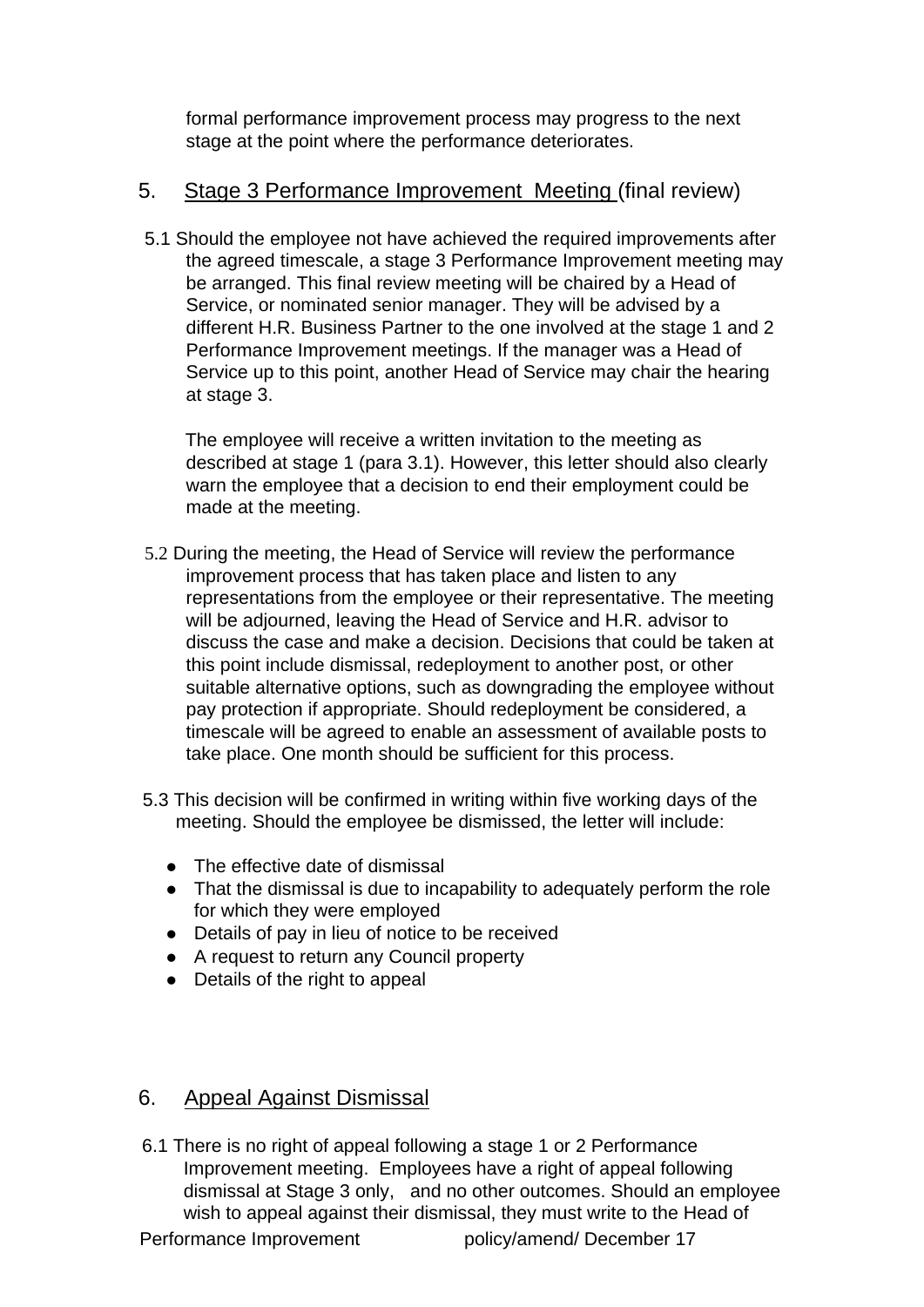Corporate H.R. within 7 working days of receiving the letter confirming their dismissal. The Head of Corporate HR will make arrangements for the Appeal Hearing.

6.2 Two members of the Senior Management Team who have not previously been involved in the management of the case, supported by a member of Corporate HR, will hear the appeal.

6.3 If the appellant fails to attend or to be represented at the Panel without reasonable cause or good and valid reasons the Panel may either:

a) Adjourn the hearing to a later date where the reasons presented are considered valid; or

b) Hear the appeal without the appellant or representative being present and reach a decision based on the evidence available at the time.

- 6.4 Appeal hearings will follow the process outlined in Appendix **1**.
- 6.5 The decision of the Appeal Panel will be confirmed in writing within five working days of the appeal hearing. The decision at appeal will be final and exhausts the appeal process.
- 6.6 There is no further internal right of appeal

Appendix 1

### Procedure to Follow at Performance Improvement Appeal Hearings